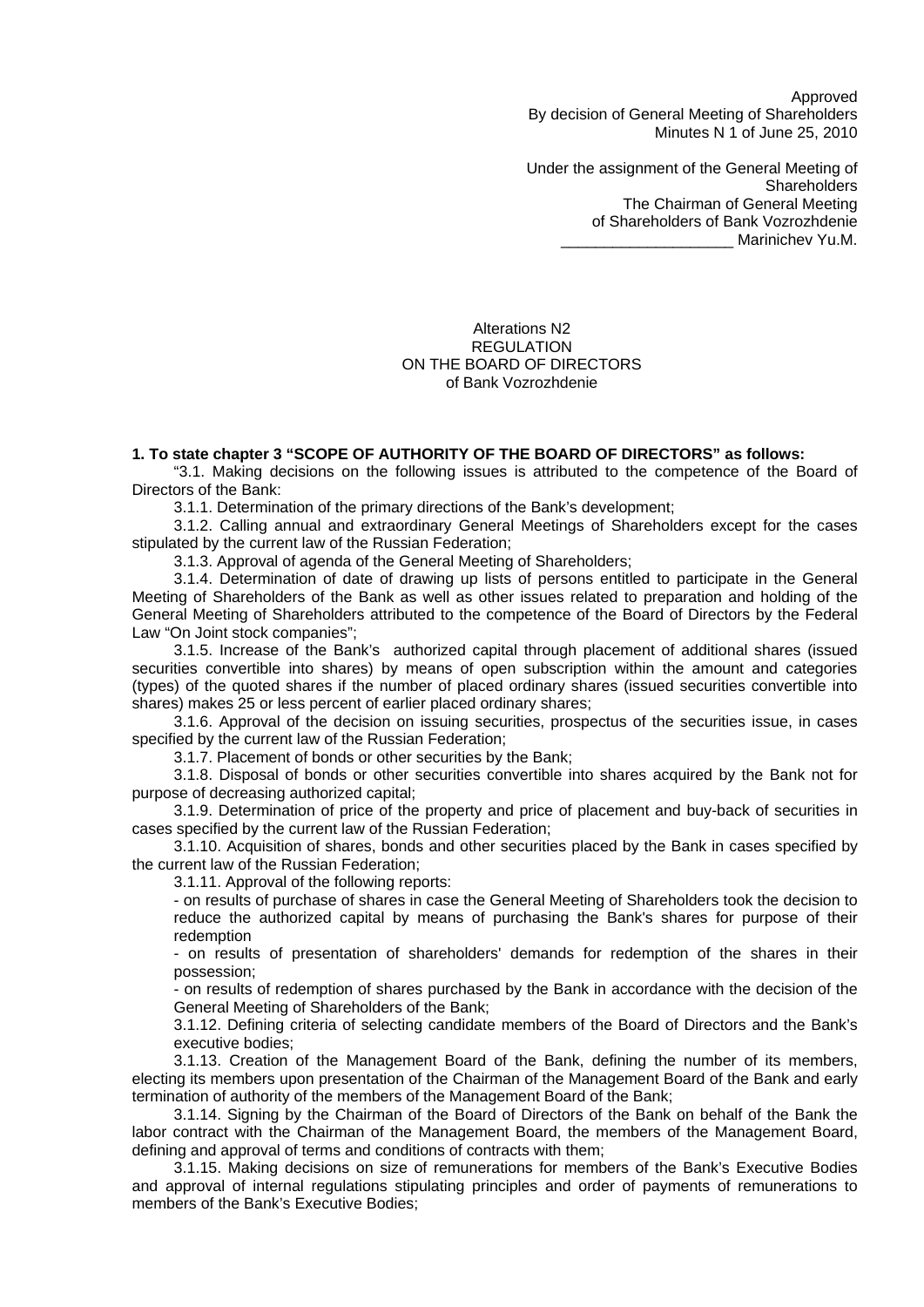3.1.16. Making decision on possibility for Chairman of the Management Board and/or members of the management Board to take positions in management bodies of other organizations;

3.1.17. Taking decision on possibility of holding multiple positions by the Chairman of the Management Board and/or the members of the Management Board in executive bodies of other organizations;

3.1.18. Disposal of shares and other securities convertible into shares acquired by the Bank with no intend to reduce Bank's authorized capital;

3.1.19. Determination of price (monetary assessment) of property, price of placement and buy-back of issued securities in cases stipulated by the current legislation;

3.1.20. Creation of committees and commissions of the Board of Directors;

3.1.21. Approval of Regulations, rules and other internal documents stipulating the activity (creation, competence, scope of authority, etc.) of committees and commissions of the Board of Directors of the Bank;

3.1.22. Development of recommendations to the General Meeting of Shareholders on issues included to the agenda with regard to:

- amounts of remunerations and compensations payment to the members of the Board of Directors and the members of the Audit Commission for their further approval by the General Meeting of Shareholders;

- amount of dividends on shares and the order of their payment;

- increase of the authorized capital by increasing face value of shares or by additional placement of shares;

- the Bank's reorganization;

- shares' split and consolidation;

- approval of large deals and deals with related parties in cases specified by the current law of the Russian Federation;

- acquisition of placed shares by the Bank in cases specified by the current law of the Russian Federation;

- making decision on Bank's participation in holdings, financial and industrial groups and other associations of proprietary organizations;

- approval of Bank's internal regulations.

3.1.23. Defining the amount of payment for the Auditor's services;

3.1.24. Utilization of the Bank's reserve fund, utilization of other funds (establishing limits on spending funds), carrying out control over spending funds within established limits and approval of the Bank's internal regulations on above-mentioned procedures;

3.1.25. Approval of the Bank's internal regulations except for the Bank's internal regulations that shall be approved by the General Meeting of Shareholders of the Bank, as well as other Bank's internal regulations subject to approval by the executive bodies of the Bank in accordance with the Articles of Association;

3.1.26. Opening (closing) branches and opening (closing) representative offices, approval of regulations on branches and representative offices and amendments and addendums thereto, taking decisions on change of the status of a branch to an internal division;

3.1.27. Introduction of alterations and amendments into the Articles of Association of the Bank related to creation of branches, opening of representative offices, change of their residence and their liquidation, as well as change of the status of a branch to an internal structural division;

3.1.28. Approval of the Bank's registrar, terms and conditions of the contract therewith, as well as termination of the contract therewith;

3.1.29. Approval of transactions with related parties in cases and in the order stipulated by the current law of the Russian Federation, the Bank's Articles of Association and internal documents of the Bank;

3.1.30. Approval of large transactions related to acquisition and disposal of property with the value of 25 to 50 percent of the book value of the Bank's assets in the order stipulated by the current law of the Russian Federation, the Bank's Articles of Association and the internal documents of the Bank;

3.1.31. Approval of the Bank's internal regulations on procedure and order of concluding by the Bank of large deals, deals with interested parties and deals of lending to related parties;

3.1.32. Approval of the Bank's financial and economic plan (the budget) as well as making alterations and amendments thereof;

3.1.33. Preliminary approval of the Bank's Annual Report;

3.1.34. Consideration of a business plan submitted for approval to the General Meeting of Shareholders;

3.1.35. Making decisions on writing bad loans and other similar indebtedness as well as interest accrued thereon off the Bank's balance sheet at the expense of the provisions on possible losses on loans in order stipulated by the Bank of Russia regulations;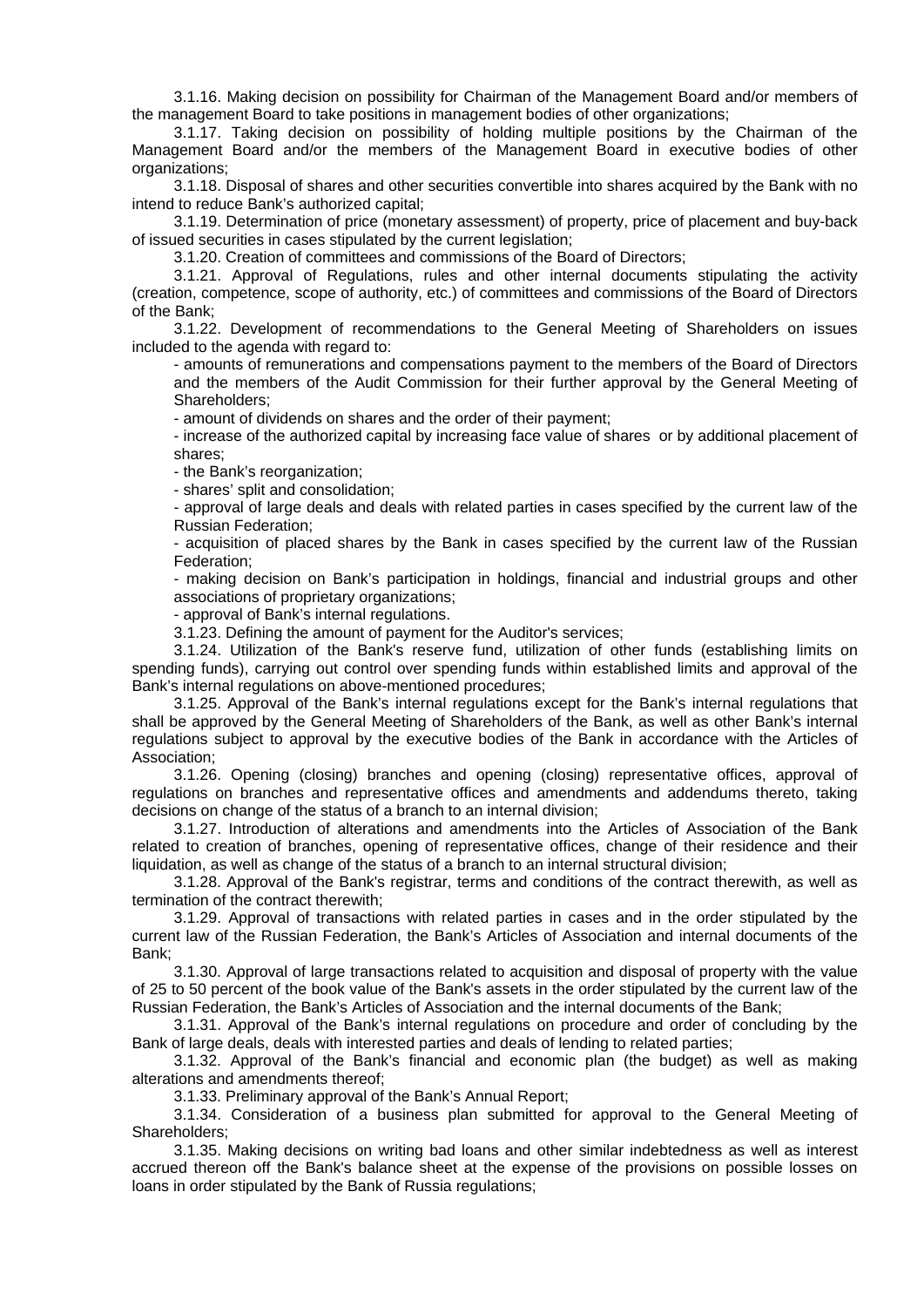3.1.36. Approval of the Bank's internal regulations setting up the procedure and the order of writing bad loans, loan indebtedness and other similar indebtedness as well as the interest accrued thereon off the Bank's balance sheet at the expense of the created provisions for loan losses;

3.1.37. Approval of the Bank's internal documents setting up the procedure of making decisions on assigning the Bank's rights of demand to the third parties:

3.1.38. Making decisions on signing assignment agreements with the third parties including cases when amount of borrower's liabilities to the Bank on the granted loan equals or exceeds 1% of the Bank's equity as of the date of the recent report before such a decision and including cases when the borrower (debtor) is a shareholder or an affiliated person(s) of the shareholder owing not less than 5% of the Bank's voting shares as well as in other cases;

3.1.39. Approval of the Bank's internal regulations setting up the procedure of making decisions on concluding deals of compensation for release from obligations;

3.1.40. Making decisions on entering into agreements of compensation for release from obligations, if such agreement assumes receipt by the Bank of property (right of property) with value exceeding amount of debt determined as of the date of concluding deal and accounted by the Bank, and/or if size of the borrower's obligations on loan to the Bank equals or exceeds 3 (three) percent of the book value of the Bank's assets as of the last reporting date before making such decision and/or if borrower is a shareholder owing not less than 5 percents of the Bank's voting shares or Bank's affiliated person as well as in other cases specified in the Bank's internal regulations. Making decisions on concluding (breaking) deals with property received according to the above mentions agreements of compensation, on altering and/or amendment of terms of such deals, change of purposes of using property received by compensation agreement;

3.1.41. Making decisions on cancellation of a retail borrower's obligations (forgiving debt) if size of borrower's obligations equals or exceeds 3 (three) percent of the book value of the Bank's assets as of the last reporting date before making such decision and/or if the borrower is a shareholder owing not less than 5 percents of the Bank's voting shares or Bank's affiliated person as well as in other cases specified in the Bank's internal regulations;

3.1.42. Control over the Bank's activity including:

- creation and running of efficient internal control;

- approval of Regulation on Internal Control and Audit Service, Rules of managing internal control system in the Bank and other regulations related to Bank's internal control whose approval attributed to the competence of the Board of Directors by current law of the Russian Federation;

- taking measures to provide for efficient execution by the executive bodies of the Bank of recommendations and comments of the Bank's Internal Control and Audit Service, the Bank's Auditor and supervisory bodies;

- reviewing conformity of internal control with the nature, scope and terms of the Bank's activity in case of changes thereof;

- approval of Internal Control and Audit Service's working schedule, consideration of reports of Internal Control and Audit Service, the controller over the Bank's professional activity on the securities market, the officer responsible for AML/CFT compliance and the Bank's internal division responsible for control over the credit risks;

- approval of candidate for head of Internal Control and Audit Service as advised by the Chairman of the Bank's Management Board;

3.1.43. Making decision on extraordinary review of the Bank's financial and economic activity carried out by the Revision Commission as well as consideration of reports on reviews;

3.1.44. Accepting recommendations with regard to voluntary or mandatory proposals received by the Bank including assessment of offered price of purchased securities and possible changes of their price after acquisition. Assessment of plans of person who submitted such proposals with regard to the Bank including its employees;

3.1.45. Creation of the risk management system, approval of the risk management strategy and carrying out control over compliance with the Order of managing risk arising in the process of the Bank's activity;

3.1.46. Development of procedure and carrying out self assessment of the Board of Directors' activity;

3.1.47. Other issues stipulated by the current law of the Russian Federation, the Articles of Association of the Bank, the present Regulations and internal documents of the Bank

Issues attributed to the competence of the Board of Directors can not be submitted for resolution to the Bank's executive bodies."

# **2. To state 5th paragraph of item 4.6. as follows:**